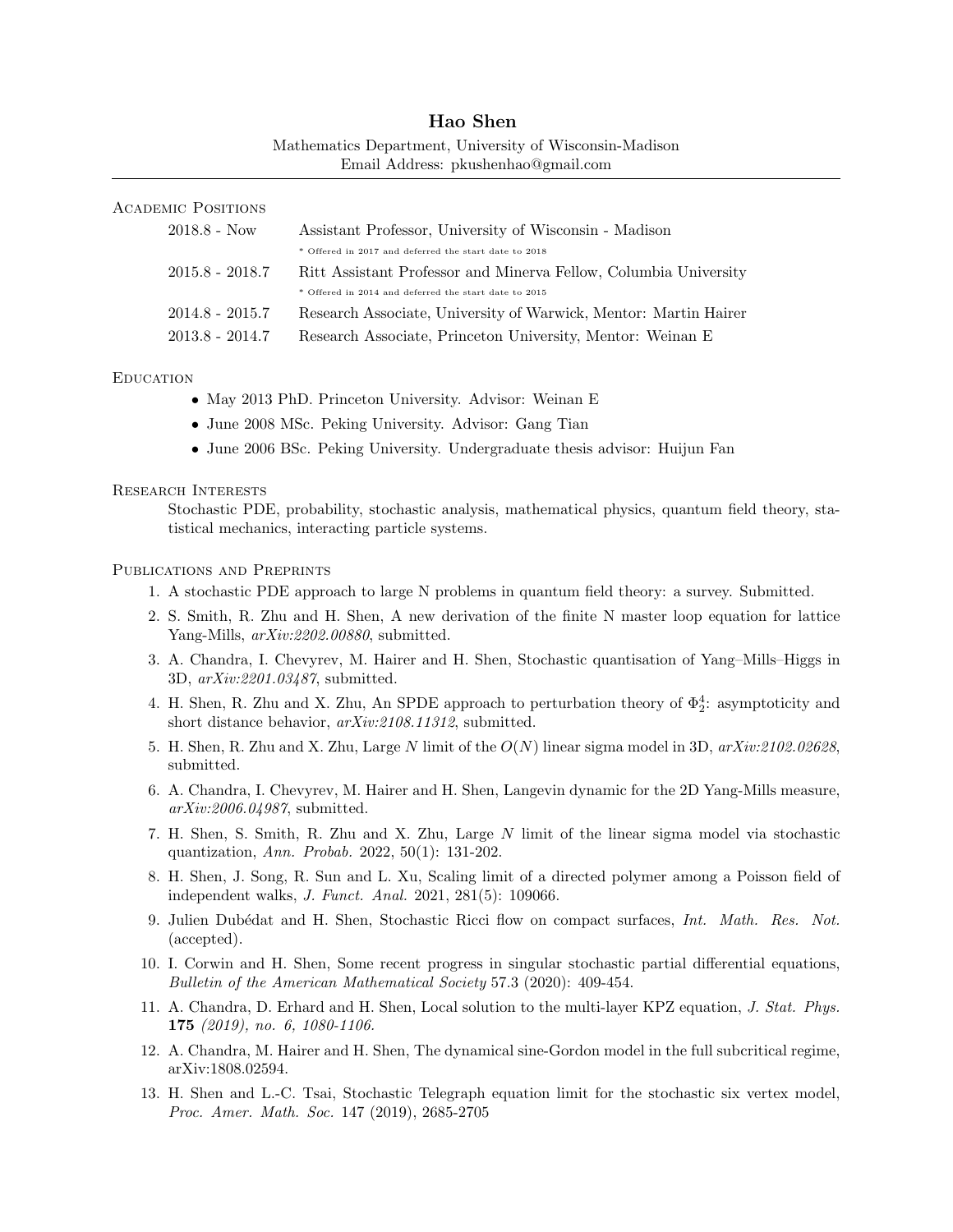- 14. I. Corwin, P. Ghosal, H. Shen and L.-C. Tsai, Stochastic PDE limit of the six vertex model, Comm. Math. Phys. (2020): 1-94.
- 15. H. Shen, Stochastic quantization of an Abelian gauge theory, Comm. Math. Phys. (2021) 384(3), 1445-1512
- 16. I. Corwin and H. Shen, Open ASEP in the weakly asymmetric regime, Comm. Pure Appl. Math. 71, no. 10 (2018): 2065-2128.
- 17. H. Shen and H. Weber, Glauber dynamics of 2D Kac-Blume-Capel model and their stochastic PDE limits, J. Funct. Anal. Vol 275, Issue 6, (2018), 1321-1367
- 18. A. Chandra and H. Shen, Moment bounds for SPDEs with non-Gaussian fields and application to the Wong-Zakai problem, Electron. J. Probab. Vol 22 (2017), paper no. 68.
- 19. I. Corwin, H. Shen and L-C. Tsai,  $ASEP(q,j)$  converges to the KPZ equation, Ann. Inst. Henri Poincaré (B) Probab. Stat. (2018), 54, No. 2, 995-1012.
- 20. H. Shen and W. Xu, Weak universality of dynamical  $\Phi_3^4$ : non-Gaussian noise, Stoch PDE: Anal Comp (2017).
- 21. M. Hairer and H. Shen, A central limit theorem for the KPZ equation, Ann. Probab. 45 (2017), no. 6B, 4167-4221.
- 22. M. Hairer and H. Shen, The dynamical sine-Gordon model, Comm. Math. Phys. 341 (2016), no. 3, 933-989
- 23. I. Corwin, T. Seppäläinen and H. Shen, The strict-weak lattice polymer, J. Stat. Phys.  $160$  (2015), no. 4, 1027-1053
- 24. W. E and H. Shen, Exact renormalization group analysis of turbulent transport by the shear flow, J. Stat. Phys. 153 (2013), no. 4, 553-571
- 25. W. E and H. Shen, Mean field limit of a dynamical model of polymer systems, Sci. China Math. 56 (2013), no. 12, 2591-2598
- 26. H. Shen, A renormalization group method by harmonic extensions and the classical dipole gas, Ann. Henri Poincaré 17 (2016), no. 4, 861-911
- 27. W. E, A. Jentzen and H. Shen, Renormalized powers of Ornstein-Uhlenbeck processes and wellposedness of stochastic Ginzburg-Landau equations, Nonlinear Anal. 142 (2016), 152-193

Grants, Awards, Honors

- NSF CAREER, DMS-2044415 (2021-2026);
- NSF DMS-1954091 (2020-2023);
- UW-Madison Fall competition award (2019; withdrawn upon receiving NSF)
- "Editors' pick from the Annals of Probability", 2018 IMS Annual Meeting at Vilnius;
- NSF DMS-1804339 (Conference Grant, Co-PI, 2018-2019);
- NSF DMS-1712684 (2017-2020, changed to DMS-1909525 when PI moved to Madison);
- Axioms Travel Awards (2017);
- AMS Simons Travel Grant (2016 2018);
- Columbia University Minerva Foundation Fellowship (2015 2019);
- Princeton University Centennial Fellowship (2008 2012).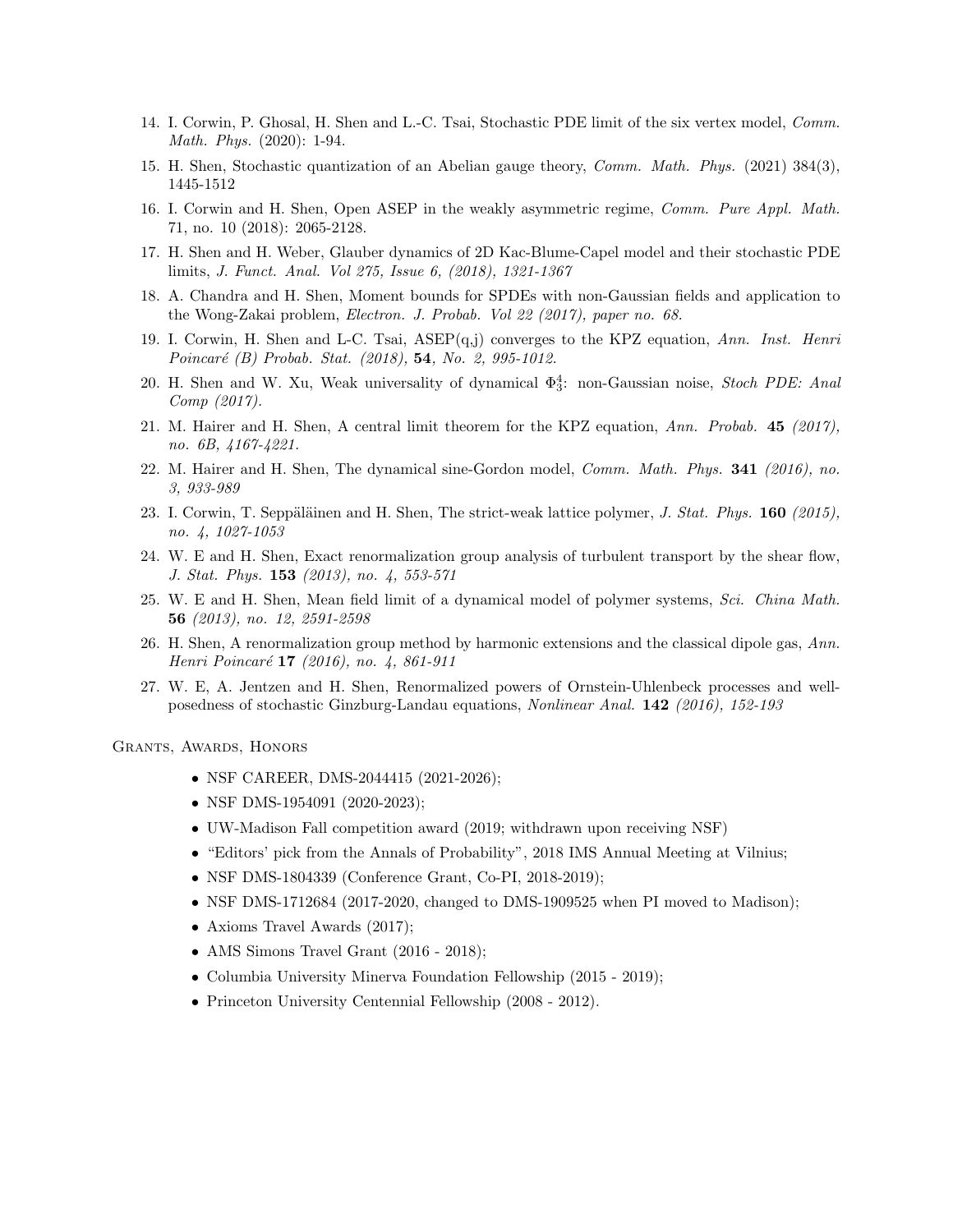Lecture Notes, Workshop Reports

- 1. H. Shen, Lecture notes for Math 833 "Topics in the Theory of Probability" (on stochastic PDE) at University of Wisconsin-Madison
- 2. H. Shen, Lecture notes for course "Topics in Stochastic PDE" at Columbia University
- 3. H. Shen, SPDEs with three types of multiplicative noises, Oberwolfach workshop report "Rough Paths, Regularity Structures and Related Topics" (2016), no. 24, 65-66.

# **THESES**

• PhD Thesis: Renormalization Theory in Statistical Physics and Stochastic Analysis

Committee: Michael Aizenman & Weinan E (Supervisor) & Thomas Spencer

Description: This thesis consists of: (1) a rigorous renormalization group method based on harmonic extensions; (2) well-posedness of a class of stochastic Ginzburg-Landau equations; (3) rigorous renormalization group study of turbulent transport by the shear flow.

• Master Thesis: Anti-self-dual metrics on four-manifolds

Supervisor: Gang Tian

Description: This thesis studies the anti-self-dual metrics on four-manifolds, the linear theory, their relation with complex structures and local structure of moduli spaces. Some examples are also given.

Teaching Experience (including upcoming courses)

Wisconsin - Madison:

| Spring |      | 2023 Topics on SPDE (Math 833),                                        |
|--------|------|------------------------------------------------------------------------|
| Fall   | 2022 | Stochastic Analysis (Math 735),                                        |
| Spring | 2022 | An Introduction to Brownian Motion and Stochastic Calculus (Math 635)  |
| Fall   | 2021 | Calculus and Analytic Geometry II (Math 222, two sections)             |
| Spring | 2021 | Introduction to the Theory of Probability (Math 431),                  |
| Fall   | 2020 | Stochastic Analysis (Math 735),                                        |
| Spring | 2020 | Topics on SPDE (Math 833),                                             |
| Spring | 2020 | An Introduction to Brownian Motion and Stochastic Calculus (Math 635), |
| Spring | 2019 | Introduction to the Theory of Probability (Math 431),                  |
| Fall   |      | 2018 Stochastic Analysis (Math 735),                                   |

Math 990 Reading and Research (Independent Study) Fall 2019-2020, Fall 2020-2021 Math 699 Directed Study (Independent Study) Summer 2020

Columbia University:

|  | Spring 2018 Calculus IV (Two sections),                             |
|--|---------------------------------------------------------------------|
|  | Fall 2017 Calculus IV,                                              |
|  | Spring 2017 Topics in Stochastic PDE,                               |
|  | Fall 2016 Calculus IV (Two sections),                               |
|  | Summer 2016 Ordinary Differential Equations (temporary instructor), |
|  | $Spring \quad 2016 \quad Calculus IV.$                              |
|  | Fall 2015 Calculus I (Two sections),                                |

# Lectures and Mini-Courses

• 7/25 - 8/05/2016, Peking University, Two-week summer course on stochastic PDEs and regularity structures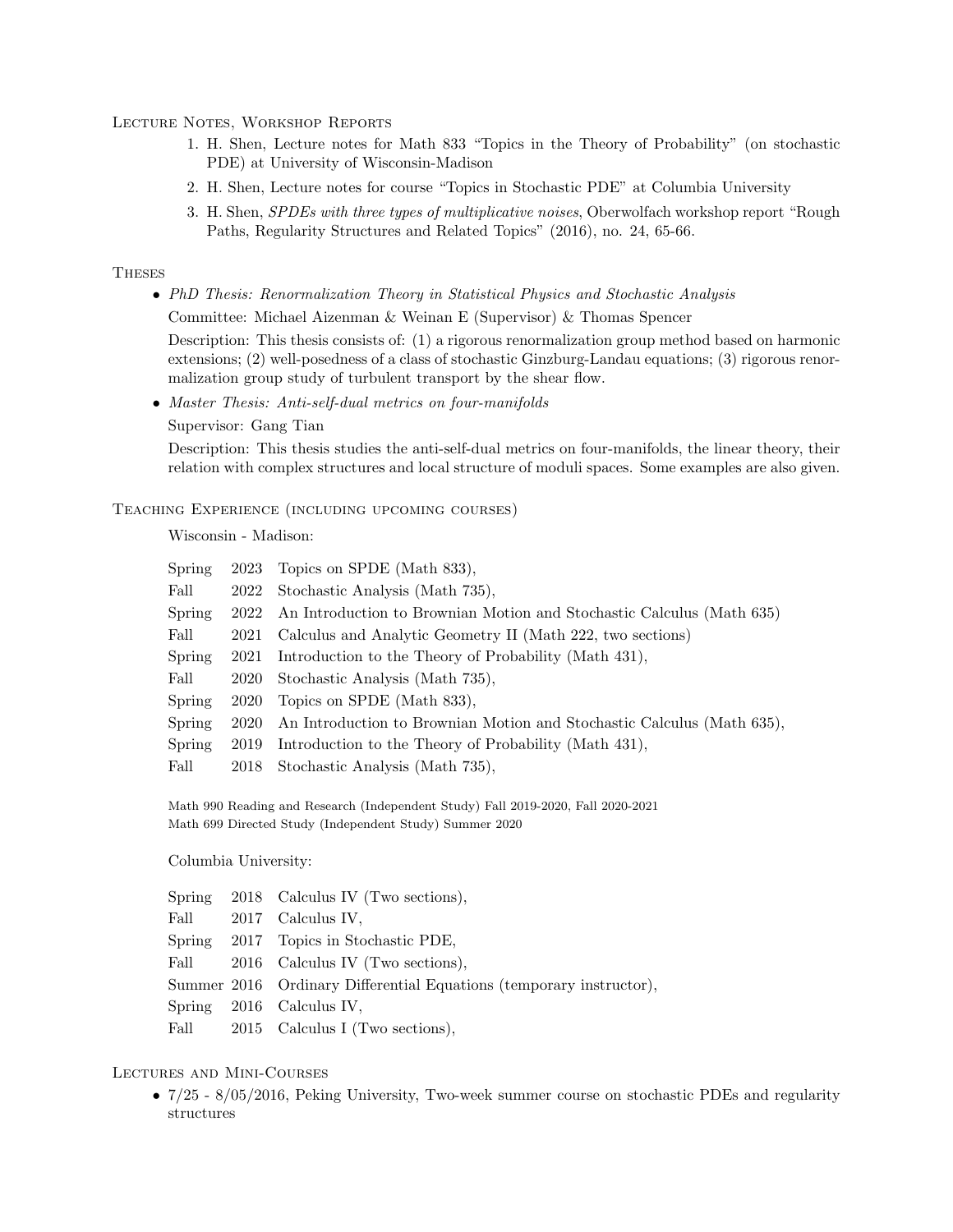- Spring 2017, Columbia University, One semester topics course on Stochastic PDE
- 7/16 7/20/2018, Chinese Academy of Sciences, Supplementary lectures for Martin Hairer's course on the theory of regularity structures.
- 7/30 8/03/2018, Chinese Academy of Sciences, Mini-lectures on Stochastic PDE in "The International Program on Regularity Structures and Stochastic Systems"
- Spring 2020, University of Wisconsin-Madison, One semester topics course on SPDE
- 8/2020, Chinese Academy of Sciences Beijing Institute of Technology joint SPDE summer school, One-week summer course "Quantum field theory and stochastic PDE"
- 11/5-6/2020, Two informal online mini-lectures on "Stochastic Quantization" for "Quantization" Days" organized by E.Peltola and Y.Wang
- 12/2020, Shandong University, Online lectures on "Quantum field theory and stochastic PDE"
- Summer/2024, MSRI summer graduate school lectures on "Stochastic Quantisation"

# Conference and Workshop Talks

| 1. 13th AIMS Conference on Dynamical Systems, Differential Equations and Applications, Session<br>"Stochastic modeling in biological, physical and social sciences: theory and applications",                           |
|-------------------------------------------------------------------------------------------------------------------------------------------------------------------------------------------------------------------------|
| Summer/2022<br>Title: "SPDE limit of polymers in dynamical environments". Rome, Italy.                                                                                                                                  |
| 2. 13th AIMS Conference on Dynamical Systems, Differential Equations and Applications, Session<br>"Stochastic partial differential equations", Rome, Italy                                                              |
| Summer/2022<br>Title: "Some recent results in stochastic quantization".                                                                                                                                                 |
| 3. Oberwolfach Workshop "Universality: Random Matrices, Random Geometry and SPDEs", Ger-<br>$5/29 - 6/4/2022$<br>many,                                                                                                  |
| $4/18 - 5/13/2022$<br>4. Random Matrix EurAsia, Singapore, Title: TBA                                                                                                                                                   |
| 5. International Conference for Chinese Young Probability Scholars, Xiangtan                                                                                                                                            |
| 10/2021<br>Title: "Stochastic quantization of Yang-Mills in 3D"                                                                                                                                                         |
| $9.12 - 9.17 / 2021$<br>6. BIRS workshop on Random Growth Models, Banff, Canada, (postponed)                                                                                                                            |
| 7. 10 <sup>th</sup> International Conference on Stochastic Analysis and its Applications (ICSAA), Kyoto,<br>$9.6 - 9.10 / 2021$<br>Title: "Stochastic Yang-Mills process in 3D"                                         |
| 8. Bath Mathematical Symposium on "PDE and Randomness", UK                                                                                                                                                              |
| $9.1 - 9.10 / 2021$<br>Title: "Large N via stochastic quantization"                                                                                                                                                     |
| 9. $20th$ International Congress on Mathematical Physics (ICMP), Geneva, session "Nonequilibrium<br>Statistical Mechanics", Title: "Large N limit of stochastic PDEs"<br>$8.2 - 8.7 / 2021$                             |
| 10. 10 <sup>th</sup> World Congress in Probability and Statistics, Seoul, Session "Stochastic Partial Differential<br>Equations" organized by L.Mytnik, Title: "Stochastic quantization, Large N, and mean field limit" |
| $7.19 - 23/2021$                                                                                                                                                                                                        |
| 11. Webinar on Analysis and PDEs (4), organized by Yu Deng,<br>4/30/2021<br>Title: "Stochastic quantization of Yang-Mills"                                                                                              |
| 12. AIM Workshop "Criticality and stochasticity in quasilinear fluid systems", San Jose,<br>$4/5 - 4/9/2021$<br>Title: "Stochastic quantization of Yang-Mills"                                                          |
| 13. Online talk for Integrable Probability FRG meeting                                                                                                                                                                  |
| 4/3/2020<br>Title: "SPDE limit of a directed polymer in Poisson random walks"                                                                                                                                           |
| 14. Symposium on Probability and Statistics, Chinese Academy of Sciences,                                                                                                                                               |
| 12/15/2019<br>Title: "Stochastic quantization of gauge theories"                                                                                                                                                        |
| 15. Workshop "SPDE day – recent progress on quasilinear equations", Hausdorff Institute, Bonn,<br>10/18/2019<br>Titile: "Stochastic Ricci flow on surfaces".                                                            |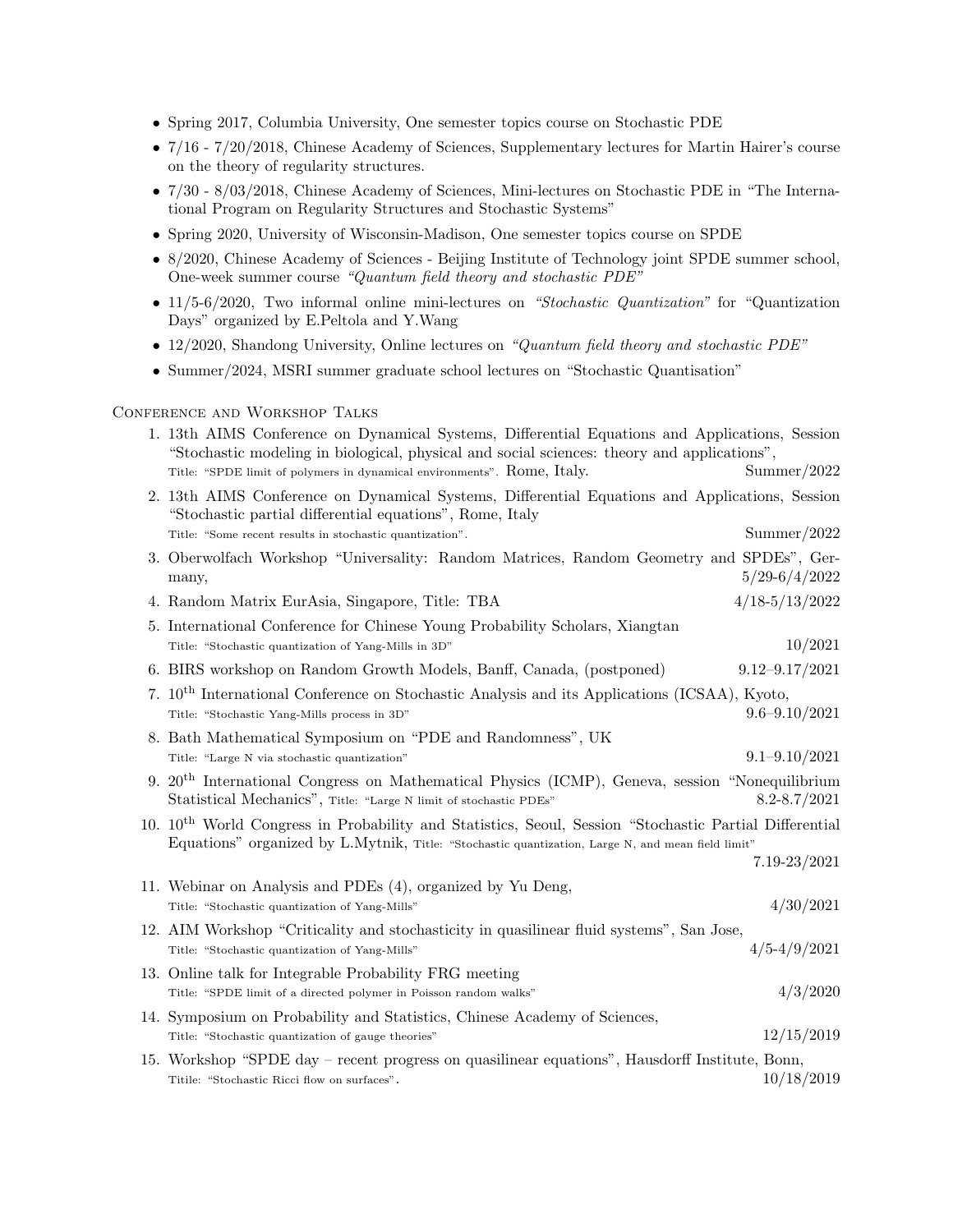| 16. AMS Sectional Meeting, Session "Stochastic Partial Differential Equations and Related Fields",<br>Madison, organized by Igor Cialenco, Yu Gu, and Hyun-Jung Kim,                                                                                           |            |
|----------------------------------------------------------------------------------------------------------------------------------------------------------------------------------------------------------------------------------------------------------------|------------|
| Title: Stochastic quantization of gauge theories.                                                                                                                                                                                                              | 9/15/2019  |
| 17. IMS-China 2019, Dalian, Invited session "KPZ equations and related models",<br>Title: "Local solution to the multilayer KPZ equation";                                                                                                                     | 7/9/2019   |
| 18. IMS-China 2019, Dalian, Invited session "Rough path and SPDE" organized by Weijun Xu,<br>Title: Stochastic quantization of gauge theories;                                                                                                                 | 7/8/2019   |
| 19. Conference "Paths between Probability, PDEs, and Physics", Imperial College London, organized<br>by Chandra, Hairer, Xu, Title: Stochastic Ricci flow on compact surfaces,                                                                                 | 7/5/2019   |
| 20. Conference "Probability and quantum field theory: discrete models, CFT, SLE and constructive<br>aspects", Porquerolles (France), June 10th - 21st, organized by C.Garban, R.Rhodes, V.Vargas.<br>Title: Stochastic Ricci Flow on Compact Surfaces          | 6/13/2019  |
| 21. AMS Sectional Meeting, Special session "Advances in Mathematical Fluid Mechanics", University<br>of Hawaii, Title: Stochastic Burgers equation from six vertex model;                                                                                      | 3/23/2019  |
| 22. Workshop "Scaling limits & SPDEs: recent developments and future directions", Isaac Newton<br>Institute, Cambridge, Title: SPDE limits of six vertex model.                                                                                                | 12/13/2018 |
| 23. AMS Sectional Meeting "Special Session on Probability, Combinatorics, and Statistical Mechanics",<br>University of Delaware, Title: Stochastic quantization of gauge theories.                                                                             | 9/29/2018  |
| 24. Workshop on Statistical Physics and Probability, Beijing International Center for Mathematical<br>Research, Title: Scaling limit results in SPDE.                                                                                                          | 7/22/2018  |
| 25. Workshop in International Program on Regularity Structures and Stochastic Systems, Chinese<br>Academy of Sciences, Beijing, Title: Liouville QFT and Stochastic Ricci Flow.                                                                                | 7/13/2018  |
| 26. 2018 IMS Annual Meeting / 12th International Vilnius Conference on Probability Theory and Math-<br>ematical Statistics, Lithuania, invited session "Editors' pick from the Annals of Probability",<br>Title: A central limit theorem for the KPZ equation. | 7/5/2018   |
| 27. Integrable Probability FRG Conference at MIT, Boston,                                                                                                                                                                                                      |            |
| Title: Open ASEP and KPZ equation.                                                                                                                                                                                                                             | 5/18/2018  |
| 28. Recent developments in Constructive Field Theory Workshop, New York, organized by J.Dubedat,<br>F.Viklund, Title: Stochastic quantization of gauge theories.                                                                                               | 3/14/2018  |
| 29. UBC Summer School in Probability, Vancouver, Title: Lattice gauge theory and stochastic PDE. 6/13/2017                                                                                                                                                     |            |
| 30. Warwick EPSRC Symposium "Stochastic PDEs: Analysis and Computation", UK, organized by<br>I.Gyongy, M.Hairer, A.Stuart, Title: Lattice gauge theory and stochastic PDE.                                                                                     | 3/29/2017  |
| 31. 9 <sup>th</sup> World Congress on Probability and Statistics, Toronto, Invited session talk in session "SPDEs<br>and the work of Martin Hairer" organized by I.Corwin,                                                                                     |            |
| Title: Stochastic quantization equations and the theory of regularity structures.                                                                                                                                                                              | 7/13/2016  |
| 32. Random Structures in High Dimensions, Oaxaca, Mexico, organized by David Brydges and Frank<br>den Hollander, Title: "A stochastic PDE with $U(1)$ gauge symmetry".                                                                                         | 6/28/2016  |
| 33. Workshop on Stochastic Partial Differential Equations, Simons Center for Geometry and Physics,<br>Stony Brook, organized by M.Hairer, Title: Some convergence results of discrete dynamics.                                                                | 5/20/2016  |
| 34. Oberwolfach workshop: rough paths, regularity structures and related topics, Germany, organized<br>by Thomas Cass, Peter Friz and Massimilliano Gubinelli,                                                                                                 |            |
| Title: SPDEs with three types of multiplicative noises;                                                                                                                                                                                                        | 5/5/2016   |
| 35. Columbia-Princeton Probability Day, New York,<br>Title: Regularity structure theory and its applications;                                                                                                                                                  | 4/8/2016   |
| 36. "Paths to, from and in renormalization: At the confluence of rough paths, algebra, analysis and                                                                                                                                                            |            |
| geometry", Potsdam (Germany),<br>Title: Renormalization for stochastic PDEs with non-Gaussian noises;                                                                                                                                                          | 2/10/2016  |
|                                                                                                                                                                                                                                                                |            |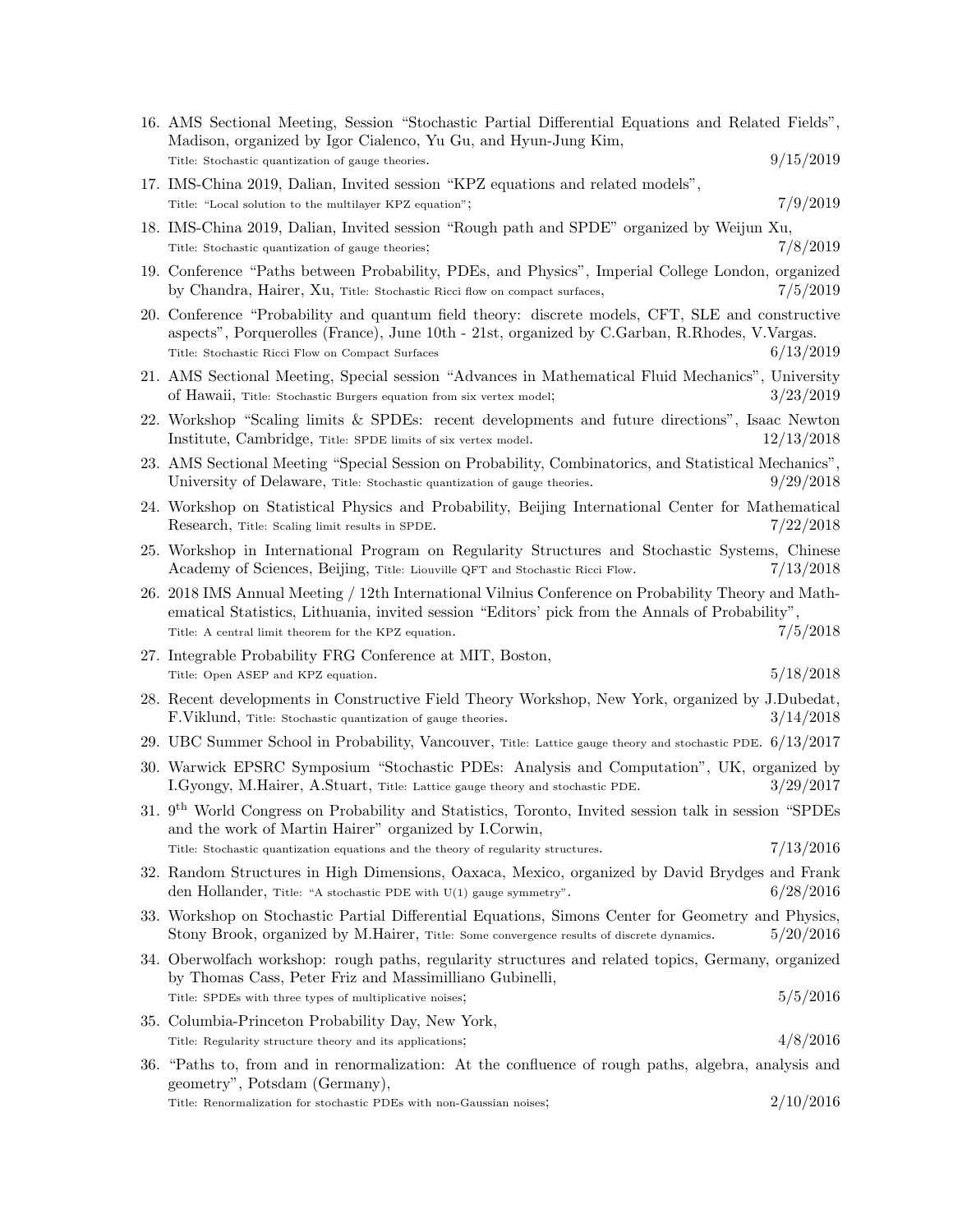| 37. Current Topics in Mathematical Physics and Probability, Sanya (China), organized by Paul Bour-<br>gade, Horng-Tzer Yau and Jun Yin,                                                  |            |
|------------------------------------------------------------------------------------------------------------------------------------------------------------------------------------------|------------|
| Title: Stochastic PDEs as scaling limits of some microscopic models;                                                                                                                     | 12/28/2015 |
| 38. Pittsburgh workshop on Stochastic PDEs, organized by Dehua Wang,<br>Title: Regularity structure theory and its applications;                                                         | 12/4/2015  |
| 39. International Congress on Industrial and Applied Mathematics (ICIAM), Beijing, mini-symposium<br>organized by A.Jentzen, Title: Renormalization and Stochastic PDEs,                 | 8/11/2015  |
| 40. 38 <sup>th</sup> Conference on Stochastic Processes and their Applications (SPA), Oxford, UK,<br>Title: A central limit theorem for the KPZ equation (Contributed talk);             | 7/14/2015  |
| 41. Peking University Youth Probability Forum, Beijing,<br>Title: Singular stochastic PDEs and the theory of regularity structures                                                       | 7/7/2015   |
| 42. Random Polymers and Algebraic Combinatorics, Oxford, UK, Clay Mathematics Institute workshop<br>organized by Ivan Corwin and Nikos Zygouras, Title: The Strict-Weak Lattice Polymer; | 5/25/2015  |
| 43. MASDOC summer school "Topics in renormalisation group and regularity structures", University<br>of Warwick, organized by S.Adams, Title: <i>Dynamical sine-Gordon equation</i> ;     | 5/11/2015  |
| 44. 3 <sup>rd</sup> Annual ERC Berlin-Oxford Young Researchers Meeting on Applied Stochastic Analysis, Weier-<br>strass Institute, Berlin, Title: Dynamical sine-Gordon model;           | 1/27/2015  |
| 45. 13 <sup>th</sup> Northeast Probability Seminar, Columbia University,<br>Title: Strict-Weak Polymers and KPZ Universality                                                             | 11/21/2014 |
| 46. Special Seminar on KPZ, Berkeley, Title: Strict-weak polymers and KPZ universality, organized by<br>Ivan Corwin and Fraydoun Rezakhanlou                                             | 7/10/2014  |
| 47. Workshop on Harmonic Analysis and the Renormalization Group, U. of Virginia, Title: Renormal-<br><i>ization group by harmonic extensions</i> , organized by A. Abdesselam;           | 4/21/2014  |
| 48. Workshop on Stochastic Analysis and Related Topics, Chinese Academy of Sciences, Renormalization<br>and well-posedness of stochastic PDEs, organized by Xiangdong Li;                | 8/6/2013   |
| <b>SEMINAR TALKS</b>                                                                                                                                                                     |            |
| 1. University of Illinois Chicago Analysis Seminar, Dynamical approach to lattice Yang-Mills (3/14/2022)                                                                                 |            |
| 2. Purdue Probability Seminar, Stochastic quantization of Yang-Mills (3/2/2022)                                                                                                          |            |
| 3. University of Chicago Probability Seminar, Stochastic quantization of Yang-Mills (10/29/2021)                                                                                         |            |
| 4. Wuhan University Stochastic analysis lecture series, Stochastic Ricci flow $(6/7/2021)$                                                                                               |            |
| 5. Random Geometry and Statistical Physics seminar, Stochastic Ricci flow (4/20/2021)                                                                                                    |            |
| 6. University of Kansas Probability Seminar, Stochastic Ricci flow (4/14/2021)                                                                                                           |            |

- 7. Stochastic Webinar, organized by Beijing Institute of Technology / Chinese Academy of Sciences SPDE limit of a directed polymer in Poisson random walks (3/9/2021)
- 8. UCSD Probability Seminar, Stochastic quantization and Yang-Mills (2/25/2021)
- 9. Probability and the City Seminar, organized jointly by Columbia and Courant, Stochastic quantization, large N, and mean field limit  $\left(\frac{2}{12}\right)2021$
- 10. Berkeley Probability Seminar, Stochastic quantization and Yang-Mills (10/14/2020)
- 11. Beijing Institute of Technology, Stochastic quantization of gauge theories (12/23/2019)
- 12. University of Bonn Oberseminar Stochastik, Stochastic quantization of gauge theories (11/21/2019)
- 13. Warwick Probability Seminar, Stochastic Ricci flow on surfaces (10/16/2019)
- 14. Princeton Probability Seminar, Stochastic quantization of Yang-Mills via regularity structures (4/17/2019)
- 15. Rochester Probability, Ergodic Theory, Mathematical Physics Seminar, Stochastic quantization of Yang-Mills via regularity structures (3/29/2019)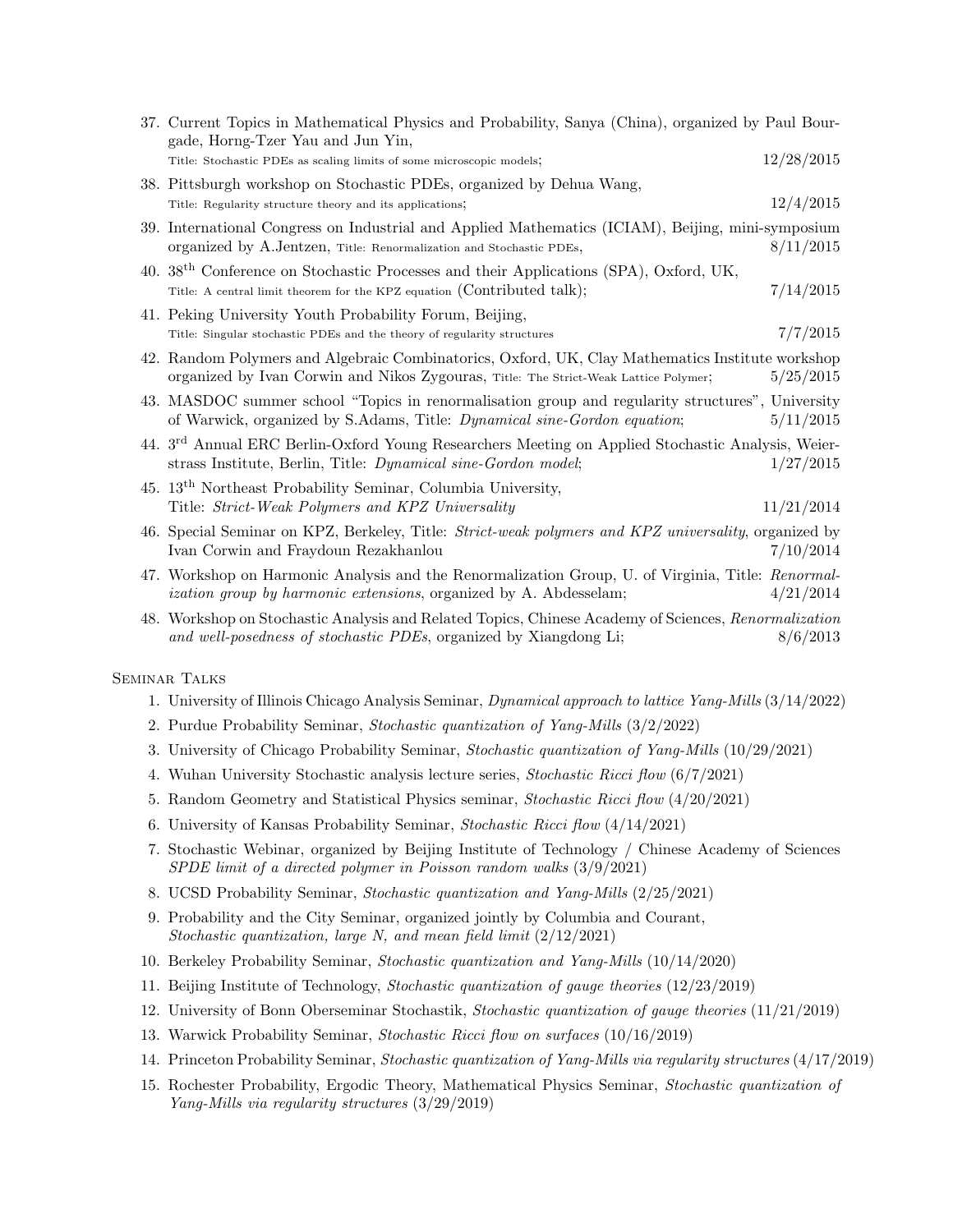- 16. Rutgers Mathematical Physics Seminar, Stochastic quantization of Yang-Mills via regularity structures (3/14/2019)
- 17. UCLA Probability Seminar, Stochastic quantization of Yang-Mills via regularity structures (11/01/2018)
- 18. Columbia Probability Seminar, Stochastic quantization of Yang-Mills below four dimensions (10/05/2018)
- 19. Wisconsin-Madison Probability Seminar, Stochastic quantization of Yang-Mills (9/20/2018)
- 20. Carnegie Mellon SPDE working group, Some new results on stochastic heat equations (4/17/2018)
- 21. Carnegie Mellon University, Center for Nonlinear Analysis Seminar, Singular stochastic PDEs and renormalization (4/17/2018)
- 22. Cornell Probability Seminar, Stochastic quantization of gauge theories (4/10/2018)
- 23. Duke Probability Seminar, Stochastic quantization of gauge theories (3/1/2018)
- 24. U. of Connecticut Discrete Math and Statistical Mechanics Seminar, Lattice Gauge Theory and Stochastic PDE (2/22/2018)
- 25. Imperial College London Probability Seminar, Six vertex model and KPZ equation (11/21/2017)
- 26. Penn and Temple Probability Seminar, Some new scaling limit results on ASEP and Glauber dynamics of spin models (12/6/2016)
- 27. Wisconsin-Madison Probability Seminar, On scaling limits of Open ASEP and Glauber dynamics of ferromagnetic models (12/1/2016)
- 28. University of Toronto Probability Seminar, Asymmetric simple exclusion processes with open boundaries and their KPZ equation limits (10/21/2016)
- 29. Rutgers Seminar on Mathematical Finance, Probability and PDEs, Stochastic PDE with  $U(1)$  gauge symmetry (10/4/2016)
- 30. Chinese Academy of Sciences, Stochastic PDEs and regularity structures (8/5/2016)
- 31. U. of Chicago Probability Seminar, Regularity structure theory and its applications (4/15/2016)
- 32. Brown Dynamical System Seminar, Regularity structure theory and its applications (3/14/2016)
- 33. Harvard University Random Matrix and Probability Seminar, The sine-Gordon stochastic PDE and regularity structures (3/11/2016)
- 34. City University of New York Probability Seminar, Regularity structure theory and its applications  $(3/1/2016)$
- 35. Institute for Advanced Study Analysis Seminar, Stochastic quantization equations (2/23/2016)
- 36. Duke University Probability seminar, Stochastic PDEs and regularity structures (10/29/2015)
- 37. U. of Macau Probability Seminar, Stochastic PDEs and regularity structures (8/20/2015)
- 38. Oxford Stochastic Analysis Seminar, A central limit theorem for the KPZ equation (6/15/2015)
- 39. Max Planck Institute at Leipzig, Analysis Seminar, Theory of regularity structures and dynamical sine-Gordon model (1/12/2015)
- 40. Cambridge Probability Seminar, Solving the dynamical sine-Gordon equation (10/21/2014)
- 41. Loughborough Probability Seminar, The dynamical sine-Gordon equation (10/16/2014)
- 42. Warwick Statistical Mechanics Seminar, The dynamical sine-Gordon equation (10/9/2014)
- 43. University of Virginia Mathematical Physics Seminar, Renormalization group by conditional expectations and dipole gas revisited  $(12/4/2013)$
- 44. Princeton University Ergodic Theory and Statistical Mechanics Seminar, Renormalization group and stochastic PDEs (11/21/2013)
- 45. Chinese Academy of Sciences, Rigorous Renormalization Group and Applications (9/2011)